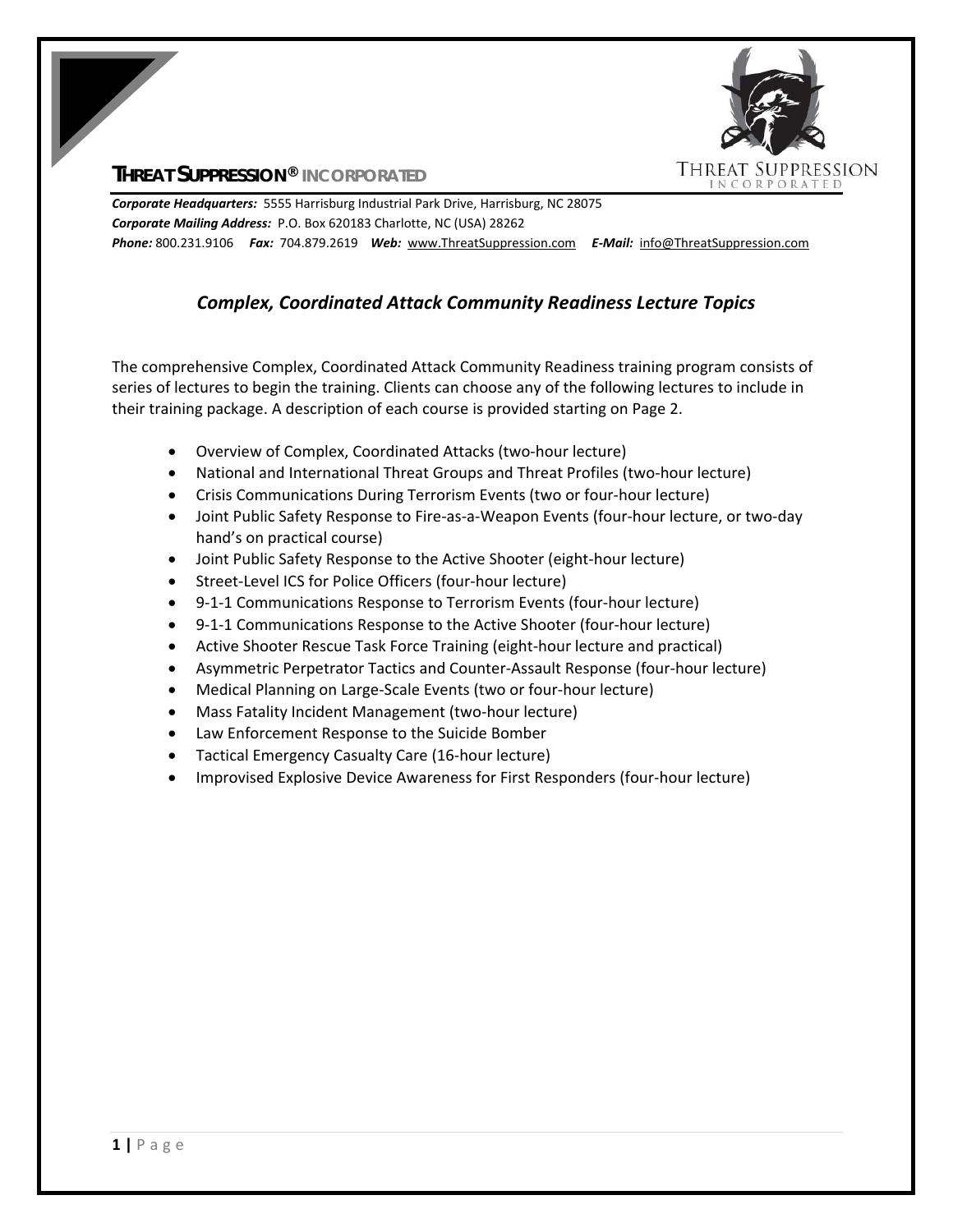# **Course Information**

### **Joint Public Safety Response to the Active Shooter**

This powerful lecture will discuss many facets of active shooter response. The active shooter history will be discussed, including the constant modification of active shooter attacks based on research the shooter(s) conducted. Research of the active shooter "stopwatch of death" will be discussed, emphasizing the criticality of rapid response. The profile of the active shooter will also be explored, including predictors based on age, race, academic history, and social status.

This presentation will also discuss law enforcement tactics and the implementation of fire and EMS personnel into the response plan. Many fire and EMS agencies are unaware that the Department of Homeland Security has stated that fire and EMS personnel *will* enter into the active shooter environment and will conduct rescues while the situation is ongoing. In addition to the Department of Homeland Security requirements, numerous other organizations state that integrated police/fire/EMS response is required at active shooter events.

This presentation will discuss priorities for police, fire, and EMS personnel as well as the need for integrated response. Last, lessons learned from several active shooter events will be discussed including, asymmetric perpetrator tactics, casualty collection points, marking the deceased, tactical breaching, responder liability, and much more. This lecture will discuss many of the lessons learned from the development, implementation, and testing integrated response protocol utilizing 75 large-scale exercises. This presentation is the culmination of more than 10,000 hours of research and cites more than 400 scholarly references. More than 60,000 public safety providers from local, state, and federal agencies have attended this training in the last two years. The United States Army and United States Air Force have both utilized this course to establish minimum active shooter training and response requirements throughout the Army and Air Force.

**Prerequisites:** Open to active public safety members, military law enforcement, government intelligence analysts, and emergency management members.

### **Time:** 8 hours **Minimum Course Size:** N/A **Maximum Course Size:** Unlimited

**Cost:** \$3,500.00 plus travel/lodging for one instructor.

#### **Active Shooter Threat Assessment and Threat Leakage**

This comprehensive lecture examines the psychology and behavior of active shooters, with a particular emphasis on adolescent perpetrators. School administrators and law enforcement officials need to have a thorough understand of both the psychology and behavior to effectively prevent active shooter attacks. This course is ideal for school administrators, school counselors, school resource officers, and law enforcement criminal investigators.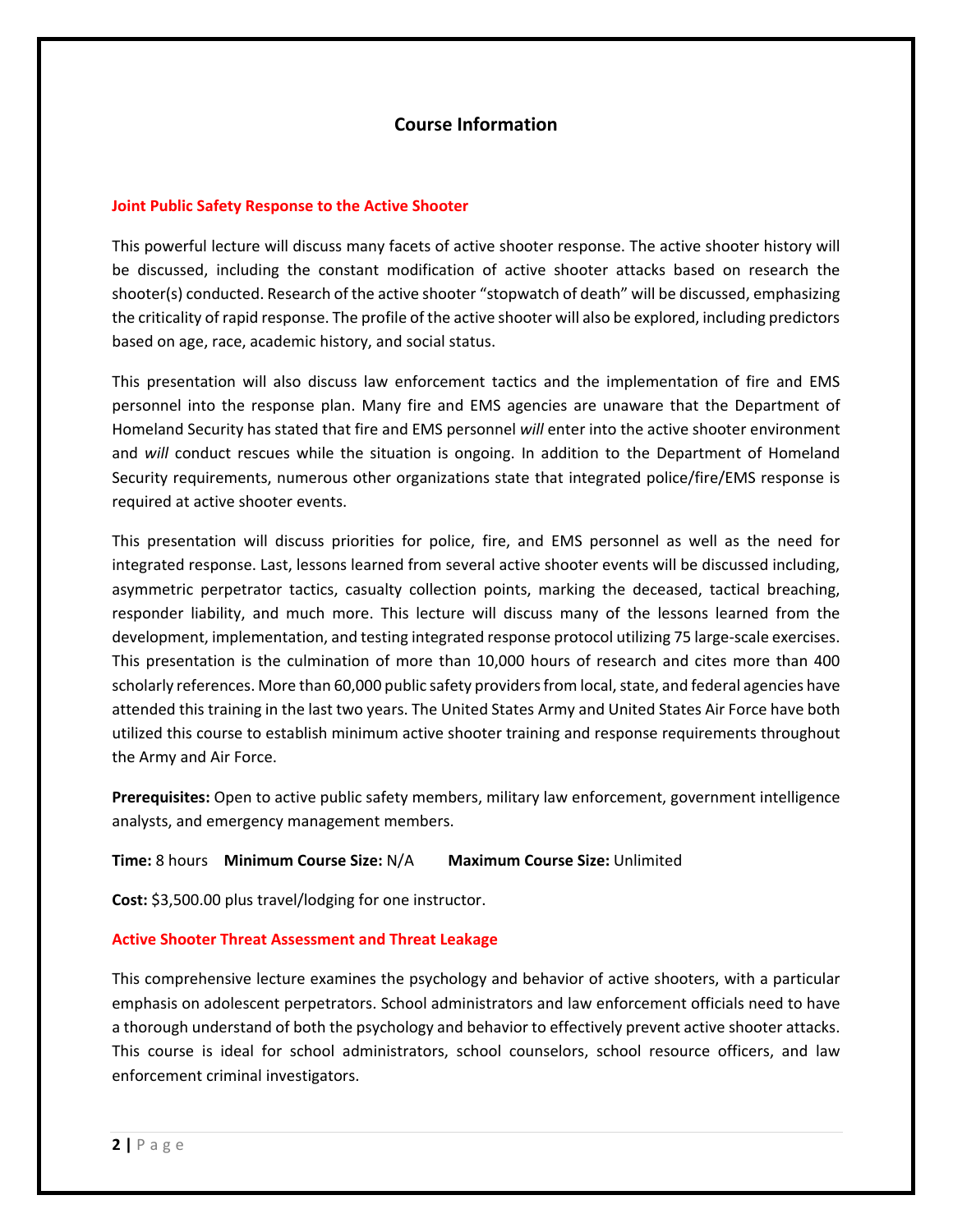Threat leakage is the communication to a third party of the intent to do harm. Threat leakage is fact‐ based, dynamic, acute, and often accelerates as the attack approaches. Threat leakage frequently occurs in active shooter attacks, especially those attacks perpetrated by adolescents. Leakage is one of the best and most important predictors of an adolescent's impending violent act. In this presentation, the concept of threat leakage will be explored. The leakage pathway of warning behavior is covered, including numerous real life examples of leakage in social media, diaries, school projects, and more. Numerous active shooter perpetrators will be discussed, and multiple examples of perpetrator's threat leakage will be shown.

**Prerequisites:** Open to active public safety members, military law enforcement, government intelligence analysts, emergency management members, and school administrators.

**Time:** 4 hours **Minimum Course Size:** N/A **Maximum Course Size:** Unlimited

**Cost:** \$2,500.00 plus travel/lodging for one instructor.

## **9‐1‐1 Communications Response to the Active Shooter**

Universally, every active shooter event has demonstrated that 9‐1‐1 communication centers will quickly be overwhelmed at active shooter events. At the 2007 Virginia Tech Shooting, three dispatchers handled 2,027 emergency calls. At the 2012 Aurora Theater Shooting, 13 dispatchers handled more than 6,000 emergency calls. At the 2013 Paramus, New Jersey mall shooting, so many 9‐1‐1 calls were received that Paramus 9‐1‐1 had to transfer calls to five New Jersey counties, the NYPD, and the State of Pennsylvania. Numerous after‐action reports have noted similar problems with 9‐1‐1 communications at active shooter events.

This presentation explores multiple challenges faced by 9‐1‐1 centers at active shooter events; including overwhelming calls, inconsistent information, triaging calls, questions to ask callers, the concept of "stale information", the use of social media to locate victims, and more. This presentation will also discuss priorities for police, fire, and EMS personnel as well as the need for integrated response using the Rescue Task Force model.

**Prerequisites:** Open to active public safety members, military law enforcement, government intelligence analysts, and emergency management members.

### **Time:** 4 hours **Minimum Course Size:** N/A **Maximum Course Size:** Unlimited

**Cost:** \$2,500.00 plus travel/lodging for one instructor.

## **9‐1‐1 Communications Considerations at Terrorism Events**

This four‐hour session will address communications priorities for public safety answering points (PSAPs) in response to a complex coordinated terrorism event. This session will examine how the PSAP will be impacted by these types of events and how this impact may affect the delivery of services. This session will also provide insight into how policies and procedures can be structured to ensure that PSAPs can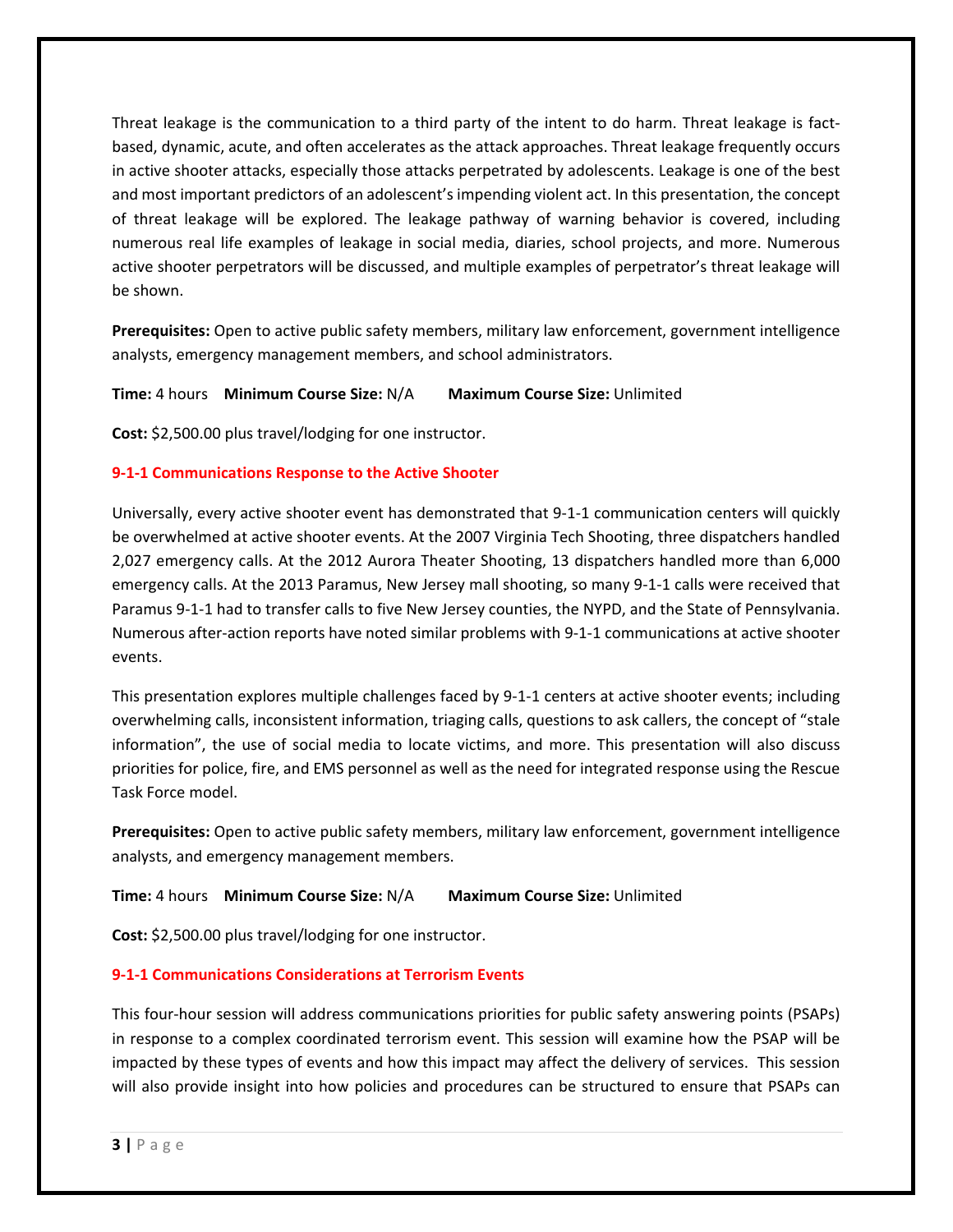manage operations while faced with unique challenges. Instructors will also address the importance of information sharing and the inclusion of tactical dispatch resources.

### **Time:** 4 hours **Minimum Course Size:** N/A **Maximum Course Size:** Unlimited

**Cost:** \$2,500.00 plus travel/lodging for one instructor.

### **Active Shooter Asymmetric Perpetrator Tactics and Counter‐Assault Response**

In this powerful and fast‐paced presentation, the presenter will explore the history of asymmetric attacks at active shooter events. Examples of these tactics include fire‐as‐a‐weapon, vehicle‐as‐a‐weapon, explosives, denial of entry, chemical and smoke munitions, extensive pre-attack intelligence gathering, and mobile perpetrators. Historical examples of each type of tactic utilization are discussed with case studies. Numerous law enforcement studies have found that perpetrators are increasing utilizing asymmetric tactics and most law enforcement agencies are not prepared to quickly mitigate these tactics.

Next, the presenter will explore counter‐assault tactics to neutralize each of these asymmetric attack tactics. These counter‐assault tactics range from the patrol officer level to the advanced SWAT operator level. Perpetrators are thinking asymmetrically and now responding officers must think asymmetrically to counter these new tactics.

**Prerequisites:** Open to active public safety members, military law enforcement, government intelligence analysts, and emergency management members.

#### **Time:** 4 hours **Minimum Course Size:** N/A **Maximum Course Size:** Unlimited

**Cost:** \$2,500.00 plus travel/lodging for one instructor.

### **Complex, Coordinated Attacks and Asymmetric Terrorism Tactics**

This fast-paced course gives students an overview of 5<sup>th</sup> generation warfare, commonly referred to as asymmetric terrorism. This course defines asymmetric warfare, and analyzes the goals and objectives of today's terror organizations. The presenter will review incident command lessons learned from the 2002 Dubrovka Theater attack in Moscow, the 2004 Beslan school attack, the 2008 Mumbai attacks, and the 2013 Boston Marathon bombing.

Other asymmetric terrorism attacks in the United States will be discussed, including lessons learned. The presenter will review multiple different asymmetric attack tactics frequently used, and provide strategy and tactics to counter the attacks. Last, the presenter will give a scenario for the students to work through, which presents a complex, coordinated attack in a simulated city.

**Prerequisites:** Open to active public safety members, government intelligence analysts, and emergency management members.

### **Time:** 4 hours **Minimum Course Size:** N/A **Maximum Course Size:** Unlimited

**Cost:** \$2,500.00 plus travel/lodging for one instructor.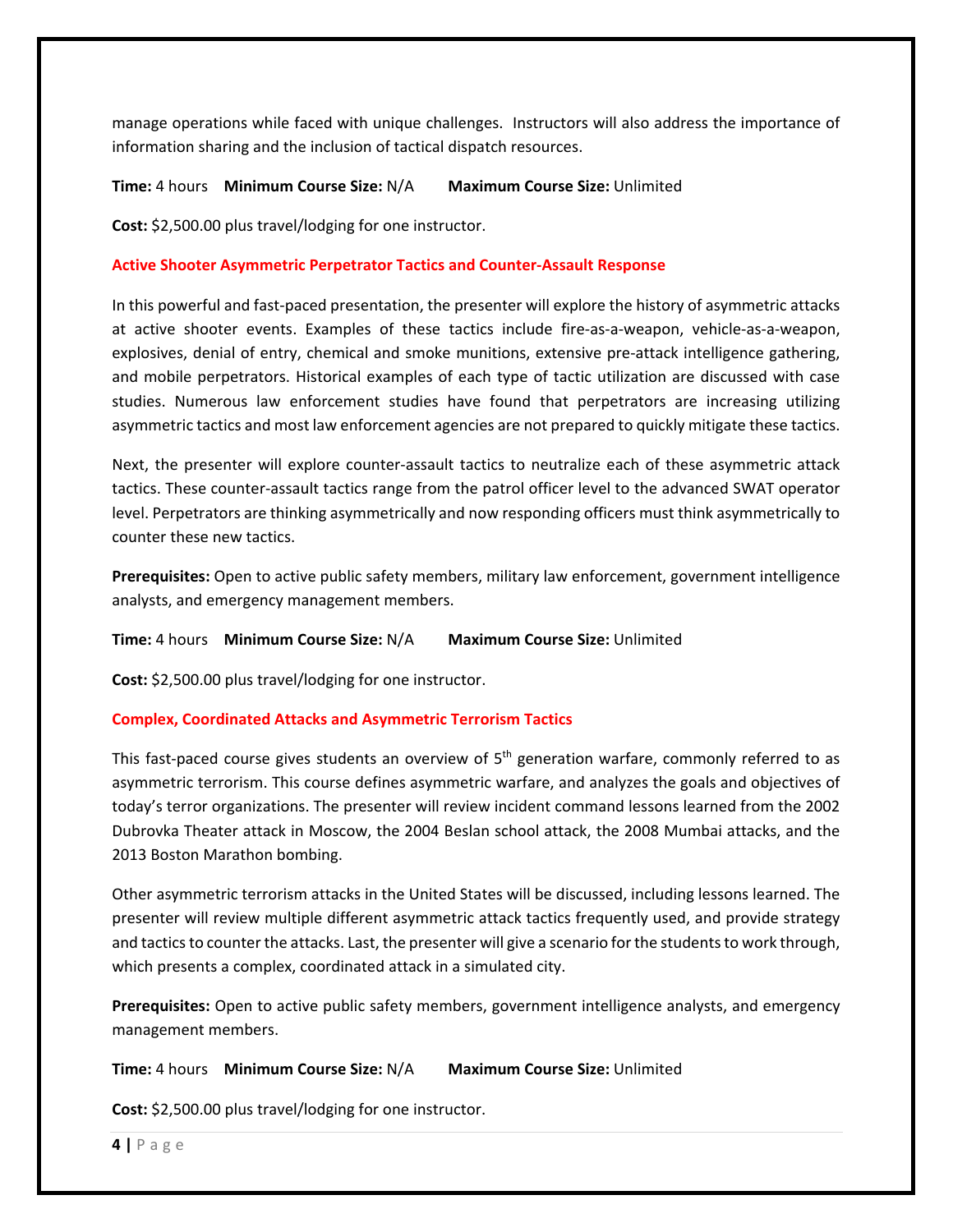#### **Medical Planning for Mass Violence Events**

Mass violent events are infrequent but often occur with little warning and extreme veracity. Mass violence events can be anything from a civil disturbance to a terrorist bombing. In this presentation, the lecturer will discuss several considerations for mass violence medical planning and response. Many of the lessons learned come from the lecturer's role as the Chief of the Joint Medical Operations Center during the 2012 Democratic National Convention in Charlotte, North Carolina (a National Special Security Event) and response to a large‐scale civil unrest event in 2016.

The presenter will discuss operational security (OPSEC) and operational awareness during medical planning for large events. Social media, geo‐tagging, and email correspondence will all be discussed as the concept of OPSEC is described. Many anarchists groups have openly stated that hospitals and healthcare corporations are targets because the current healthcare system is viewed as a system for the rich, not for the sick. Targeting and surveillance of hospitals and healthcare facilities will be discussed, educating responders on ways to counteract these tactics. This presentation will also discuss anarchists medical groups and anarchists "street medics" that may attend large civil disturbances. Anarchist's medical group tactics will be discussed, educating first responders on the personnel that may be at these events.

Riot police medical rescue teams will be discussed, as well as some of the frequent tactics used by protestors to target first responders. These tactics include the use of human blood, feces and urine, and fire‐as‐a‐weapon. Personnel will be taught how to combat these tactics and provide immediate care.

**Prerequisites:** Open to active public safety members, military law enforcement, government intelligence analysts, hospital administrators, and emergency management members.

**Time:** 2 hours **Minimum Course Size:** N/A **Maximum Course Size:** Unlimited

**Cost:** \$1,500.00 plus travel/lodging for one instructor.

### **WATCH: Workplace Awareness for Terrorism and Crimes in Hospitals™**

The WATCH™ program is designed for both hospital administrators and general staff and will provide a comprehensive overview of terrorism and crime in hospitals. The Federal Bureau of Investigation and the Department of Homeland Security have identified specific terrorist threats that have been made against United States hospitals. Suspected international terrorists have been found with material that describes U.S. hospitals as potential targets. The hallmark of al‐Qaeda is to use hospitals as secondary targets following a major terror event. For terrorism healthcare preparedness, the Federal government has been given a grade of "D+", and the nation's entire emergency medicine system has been given a grade of "C‐".

In 2014, researchers identified hospital emergency departments as the most dangerous work setting for healthcare workers. Violent assaults have increased dramatically on all hospital staff members. In the last five years, there has been a dramatic increase in the number of hospitals that have paid out large settlements as the result of inadequate security measures at their facility. These settlements were the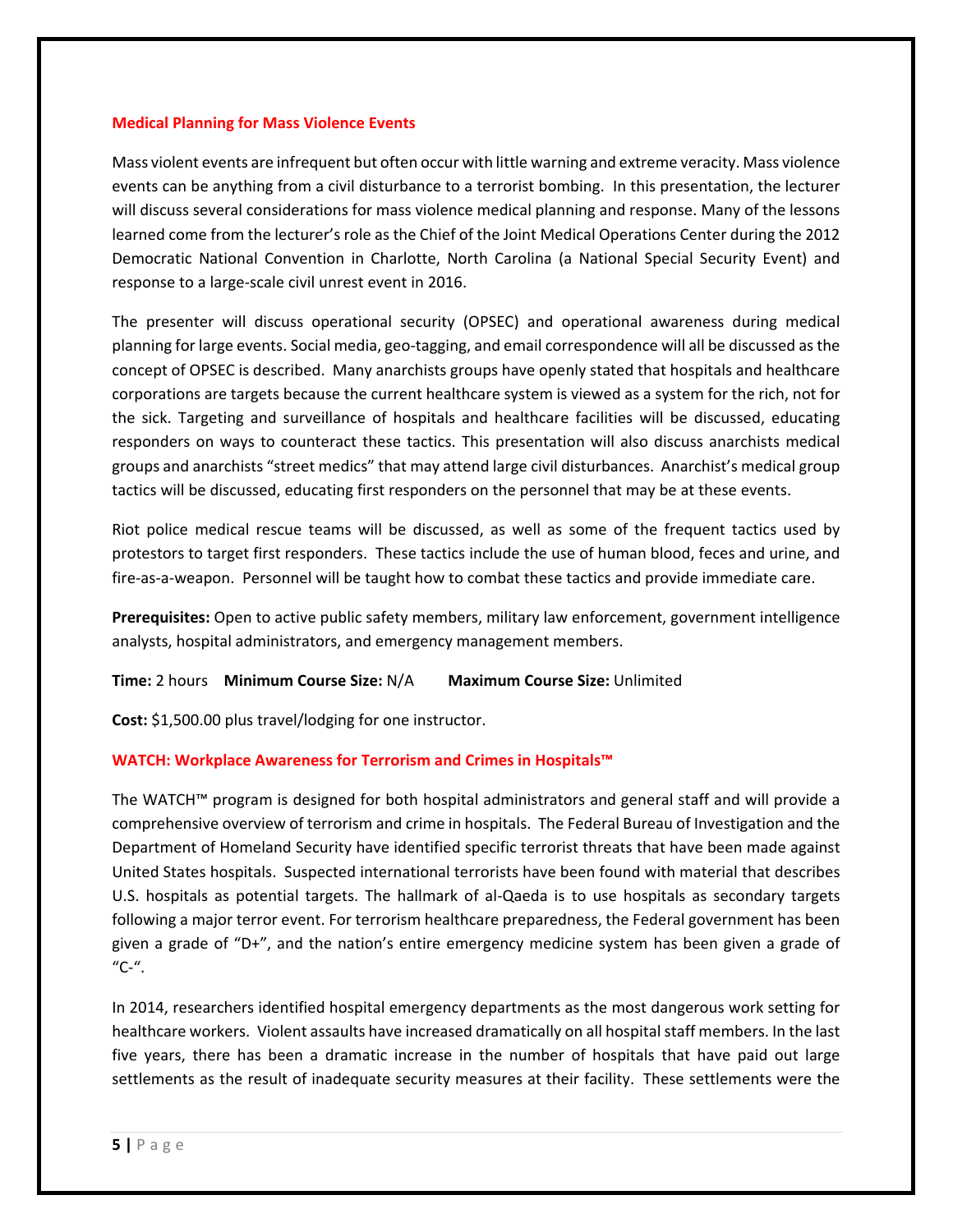result of staff and visitors being injured from crimes that occurred at the hospital facility. Attendees will be taught ways to increase safety and minimize their legal liability.

Based on the presentation length, topics many include gang activity in hospitals, loss of infrastructure, hospital active shooters, lessons learned from disasters in America, cyber-crimes in hospitals, WMD decon and treatment considerations, legal and ethical implications in disaster, infant abduction, hospital incident command, and critical infrastructure vulnerability analysis.

**Prerequisites:** Open to active public safety members, government intelligence analysts, emergency management members, and hospital staff.

### **Time:** 8 hours **Minimum Course Size:** N/A **Maximum Course Size:** Unlimited

**Cost:** \$3,500.00 plus travel/lodging for one instructor.

### **Crisis Communication at Terror Events**

In times of crisis, agency leaders are called upon to justify and explain their agency's actions. Agency leaders are expected to effectively communicate critical information and pertinent actions required by the public. In this presentation, attendees learn about crisis communication, with a particular emphasis events that directly affect public safety. This presentation focuses on the six principles of crisis communication and the crisis communication lifecycle.

The presenter will also discuss common failures with crisis communication and methods to prevent these failures from occurring. The crisis response cycle is also discussed, with particular emphasis placed on the effect of a terrorist event. The presenter was one of the Public Information Officers at the 9/11 Pentagon attack.

**Prerequisites:** Open to active public safety members, military law enforcement, government intelligence analysts, and emergency management members.

**Time:** 4 hours **Minimum Course Size:** N/A **Maximum Course Size:** Unlimited

**Cost:** \$2,500.00 plus travel/lodging for one instructor.

### **Threat Groups and Threat Analysis**

In this presentation, attendees learn threats and threat groups. Numerous threats are discussed, ranging from lone wolfs to international terror organizations such as the Islamic State of Iraq and the Levant. This presentation provides a comprehensive overview of state‐sponsored terror organizations, domestic left‐ wing and right-wing organizations, narco-terrorism, homegrown violent extremists, Black Bloc, anarchists, and many more. Participants received a comprehensive review of actual and thwarted attacks in the United States. Last, participants learn how to conduct a threat analysis using a variety of sources.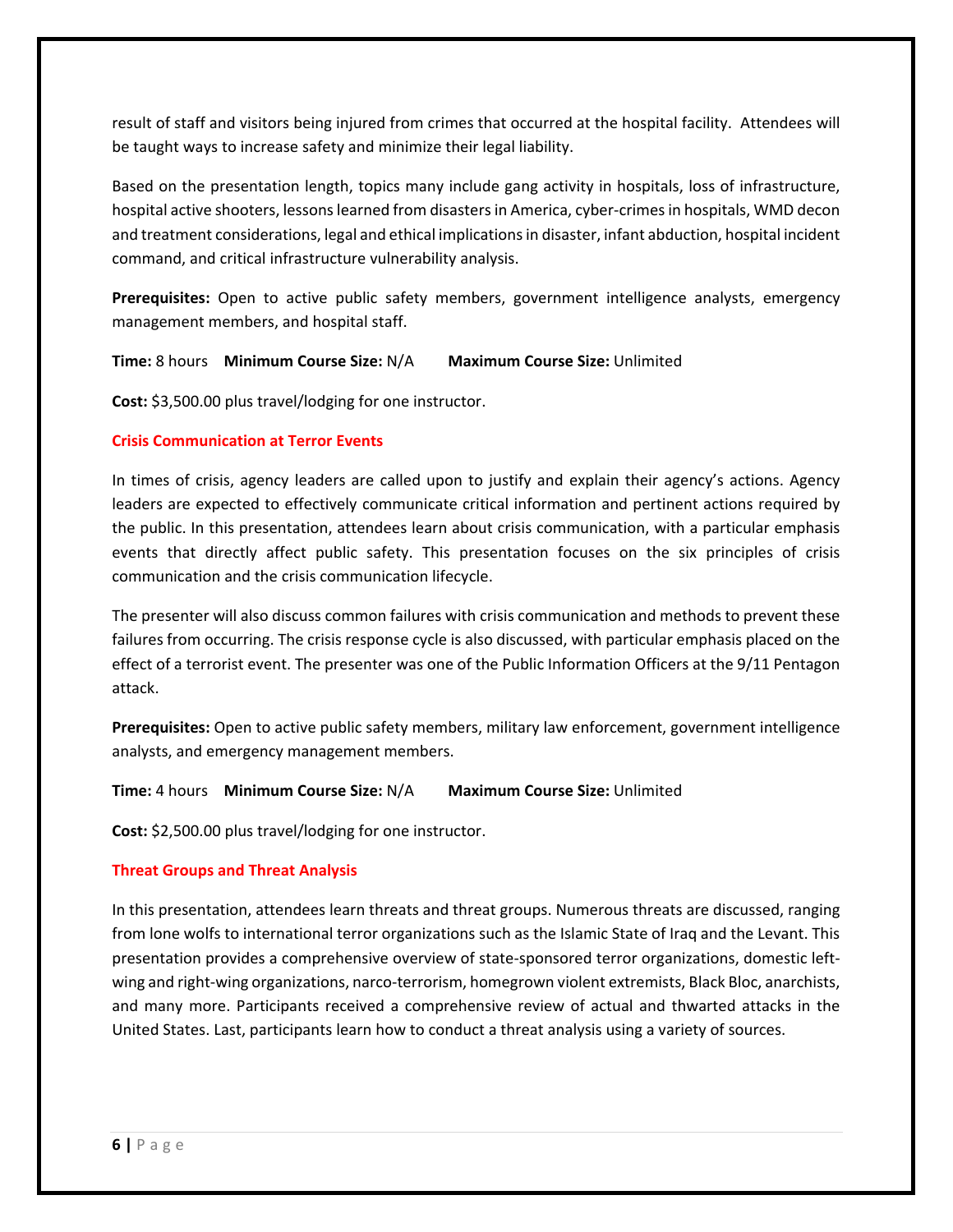**Prerequisites:** Open to active public safety members, military law enforcement, government intelligence analysts, and emergency management members.

**Time:** 4 hours **Minimum Course Size:** N/A **Maximum Course Size:** Unlimited

**Cost:** \$2,500.00 plus travel/lodging for one instructor.

## **Multi‐Assault Counter‐Terrorism Action Capabilities (MACTAC)**

The MACTAC program was developed as an additional layer for law enforcement's active shooter response training already in place. The training focuses on regional response to a coordinated paramilitary style attack and specific tactics to combat the threats. Officers are instructed to use these response tactics in the event of a Mumbai-style terrorist attack, or when faced with heavily armed suspects who are actively engaging law enforcement.

Prerequisites: Law enforcement, military, or security personnel who have received basic handgun training. Personnel are responsible for bringing their own issued firearms and 250 rounds of ammunition. Client is responsible for securing a firing range for the course.

**Time:** 24 hours **Minimum Course Size:** 10 **Maximum Course Size:** 30

**Cost:** \$1,500.00 per student (maximum ratio of one instructor/10 students).

### **Vehicle Assaults for Law Enforcement Special Operations**

This training will provide officers, SWAT operators, and military personnel with vehicle assault techniques. This includes assaults on various size vehicles such as SUVs, vans, and buses. These assaults typically occur during warrant service, hostage rescues, and other high‐risk type vehicle takedowns. This training will also provide the students with tactical considerations and techniques when involved with assaulting a vehicle while in PPE or in a CBRNE environment.

**Prerequisites:** Law enforcement or military personnel who have received basic handgun training. Personnel are responsible for bringing their own issued handgun and 250 rounds of ammunition. Client is responsible for securing a firing range for the course.

### **Time:** 10 hours **Minimum Course Size:** 10 **Maximum Course Size:** 20

**Cost:** \$500.00 per student (maximum ratio of one instructor/10 students).

### **Hostage Rescue Team (HRT) Training for SWAT**

This training will provide the SWAT and Sniper Team operators with techniques used during a hostage rescue operation occurring inside a crisis site, vehicle, and or in the open air environment. This training also covers team formations and movement techniques using slow and deliberate and or direct to threat dynamic movement. Students are also taught tactical considerations and techniques while operating in PPE or in a CBRNE environment.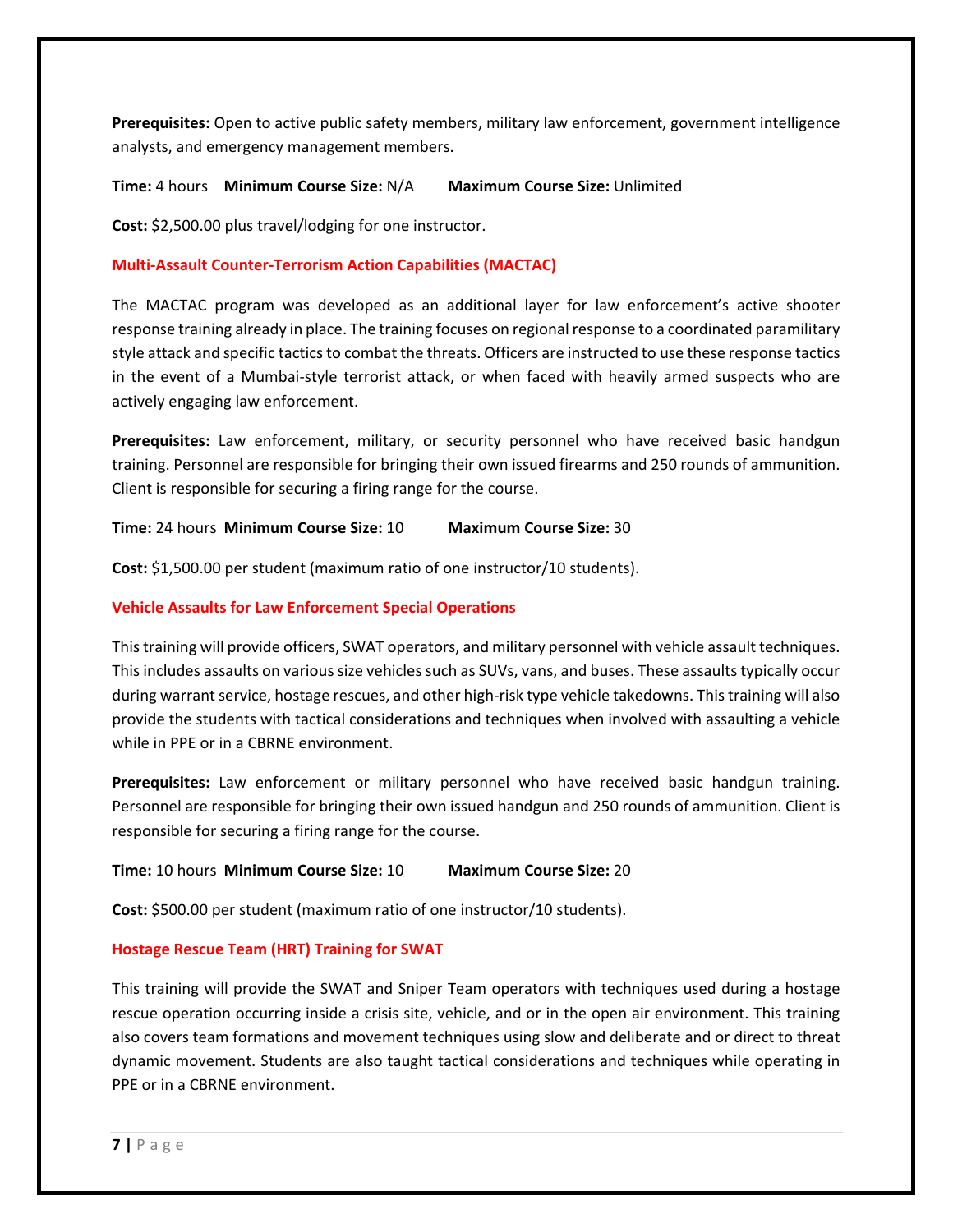Prerequisites: Law enforcement or military personnel who have received basic handgun training. Personnel are responsible for bringing their own issued firearms and 250 rounds of ammunition. Client is responsible for securing a firing range for the course.

**Time:** 10 hours **Minimum Course Size:** 10 **Maximum Course Size:** 25

**Cost:** \$500.00 per student (maximum ratio of one instructor/10 students).

### **Law Enforcement Response to the Suicide Bomber**

This course is designed to provide law enforcement first responders and or SWAT operators the tactical techniques to use when responding to a suicide bomber incident. Students will learn pre‐attack and imminent attack countermeasures, tactics used during an assault at a crisis location, and use of force issues associated with a suicide bomber attack.

**Prerequisites:** Law enforcement or military personnel who have received basic handgun training and basic patrol rifle training. Personnel are responsible for bringing their own issued firearms and 250 rounds of ammunition. Client is responsible for securing a firing range for the course.

**Time:** 16 hours **Minimum Course Size:** 10 **Maximum Course Size:** 25

**Cost:** \$1,500.00 per student (maximum ratio of one instructor/10 students).

### **Basic SWAT Operator Course**

This three‐day course is designed to provide law enforcement officers with the basic training necessary to function on a SWAT team. This fast-paced course is taught by law enforcement and military Special Operations veterans with thousands of hours of experience in high‐risk law enforcement response. This course includes advanced training with handgun and patrol rifle, open-air team movements and take downs, advanced close-quarters tactics, vehicle assaults, hostage rescue, barricaded subject assaults, interior structure clearing, large room assaults (theater, ballrooms), tactical casualty care, high threat extractions, and legal issues pertaining to SWAT.

**Prerequisites:** Law enforcement or military personnel who have received basic handgun training and basic patrol rifle training. Excellent physical fitness is required. Personnel are responsible for bringing their own issued firearms and 250 rounds of ammunition. Client is responsible for securing a firing range for the course.

**Time:** 24 hours **Minimum Course Size:** 10 **Maximum Course Size:** 25

**Cost:** \$1,500.00 per student (maximum ratio of one instructor/10 students).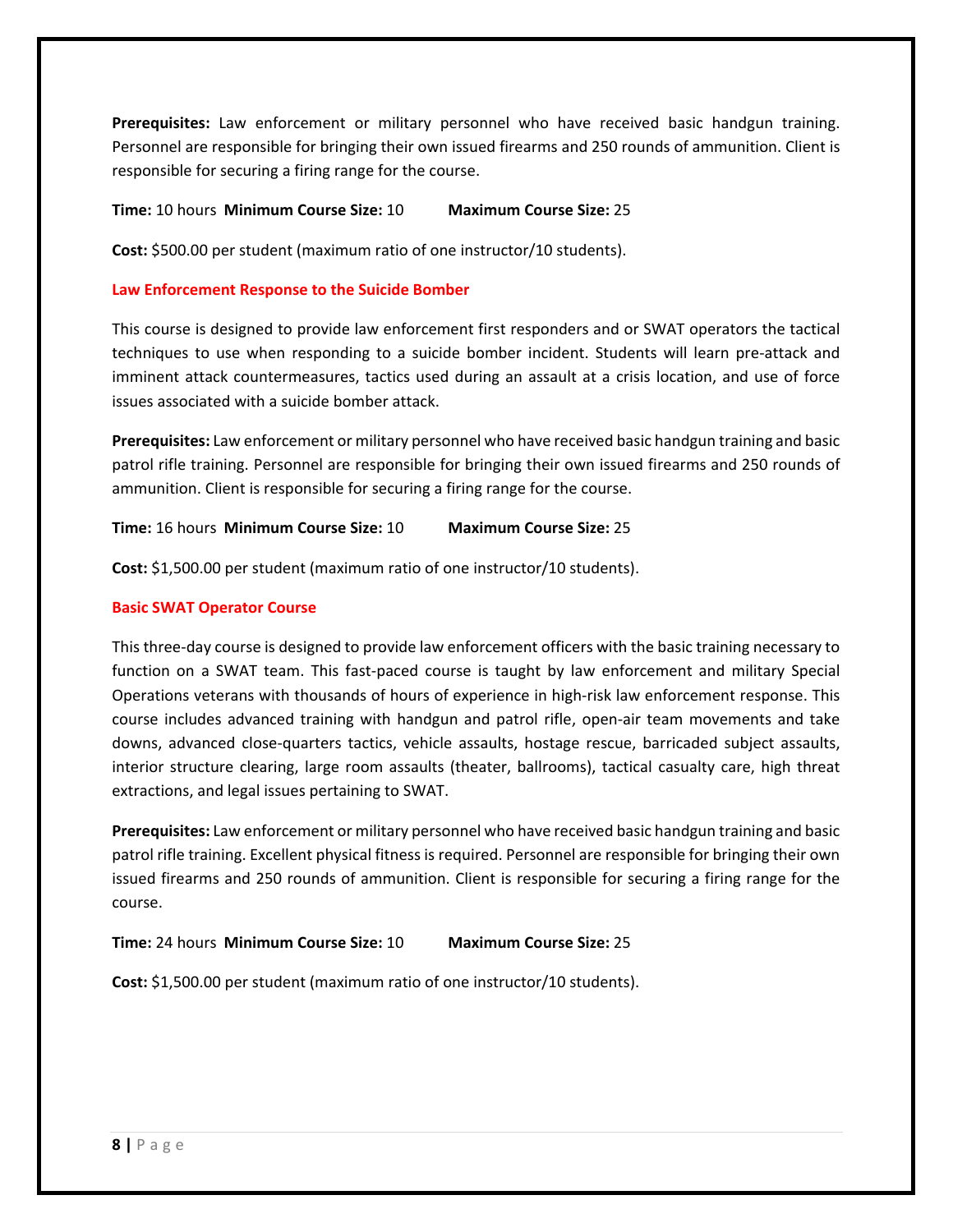#### **Advanced SWAT Operator Course**

This three‐day course is designed for the experienced SWAT operator or military Special Forces operator. This intensive course features the latest in SWAT tactics and techniques, as well as tactics and techniques currently used by Special Forces operators in theater. This course builds on concepts taught in the Basic SWAT Operator Course, and includes mechanical and ballistic breaching, advanced shooting techniques, chemical munitions and blunt‐impact munitions, distraction devices, use of ballistic shields, hostage rescue, and night operations. This course includes multiple, high-stress scenarios to test the operators.

**Prerequisites:** Law enforcement or military personnel who have received advanced handgun training and advanced patrol rifle training. Excellent physical fitness is required. Personnel are responsible for bringing their own issued firearms and 250 rounds of ammunition. Client is responsible for securing a firing range for the course.

### **Time:** 24 hours **Minimum Course Size:** 10 **Maximum Course Size:** 25

**Cost:** \$1,500.00 per student (maximum ratio of one instructor/10 students).

### **Joint Public Safety Response to Fire‐as‐a‐Weapon**

The four‐hour lecture portion of this class will give tactical officers a basic understanding of fire behavior. Officers will learn basic steps that they can take to control the spread of the fire and fire byproducts to increase survivability for occupants of the structure. Officers will learn that by reading the smoke, they can determine where the location of the fire, the rate of fire growth, and the danger poses to occupants and officers.

The four-hour, hands-on section of this class familiarizes officers with fire department equipment that officers can utilize when dealing with these types of incidents. Officers will have hands on instruction in the basic carries and raising techniques of ladders, the stretching of hose lines, placement of unmanned master streams for exposure protection, and positive pressure ventilation for smoke/chemical munition products.

Additional evolutions will expose officers to the use of ventilation teams in conjunction with breaching teams, when entry is made into a structure involved in fire. Through the use of live burns, officers will experience the coordination necessary between breaching, ventilation, positive pressure fan placement and entry teams. This coordination will allow officers to reduce the dangers from the fire and its byproducts. This will allow the officers to enter the structure and extract any hostages and suspects, thus allowing the fire department to begin fire suppression activities. This is not a firefighting class. Officers will not be taught how to put out fires. Instead, officers will learn how to combat fire in high-threat situations.

**Prerequisites:** Law enforcement, military personnel, and fire department members. Client is responsible for securing a fire training site with a Class "A" burn building, a fully equipped fire truck, a Class "A" burn instructor, and Class "A" combustible fuels. Participants are to bring all issued tactical equipment.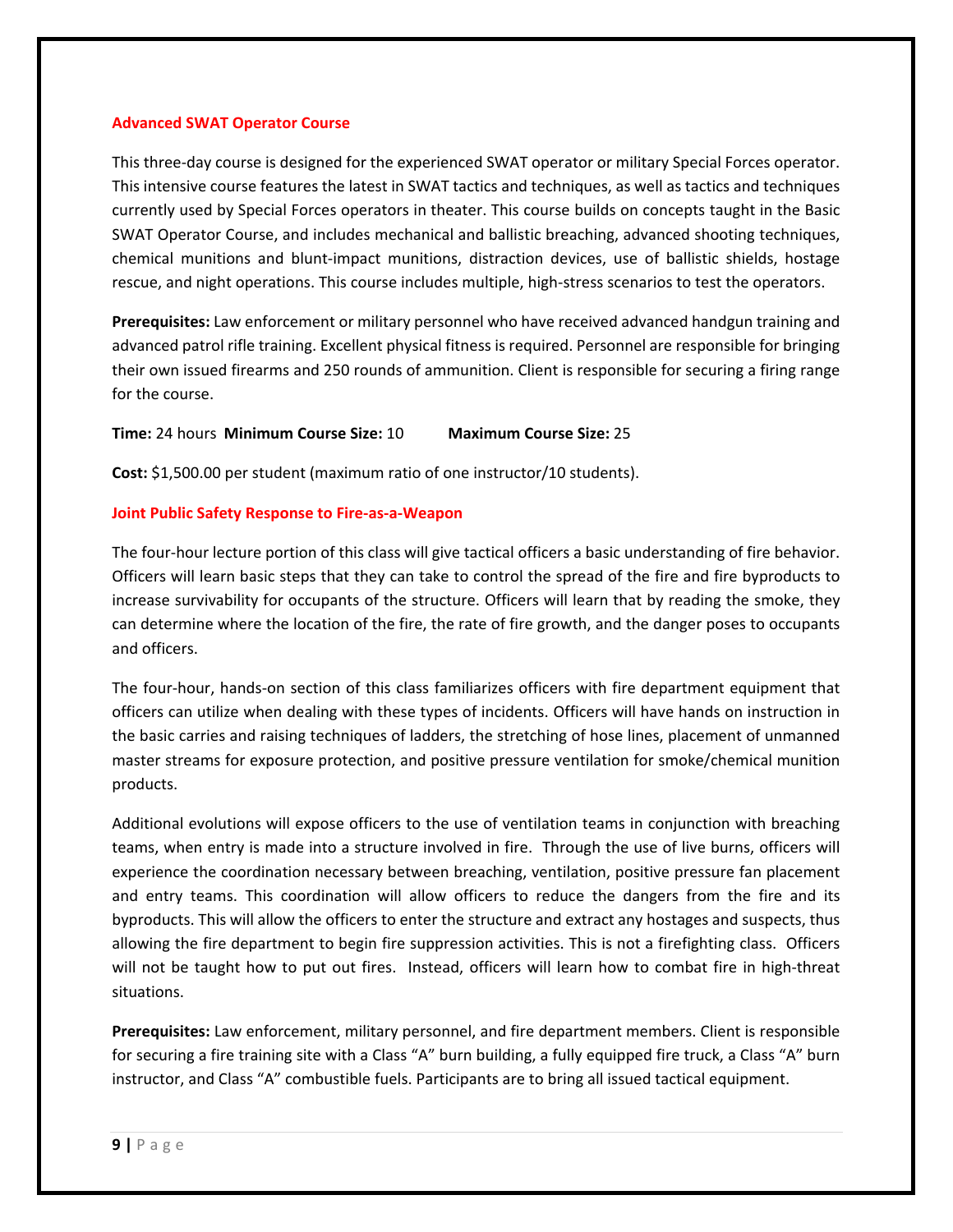**Time:** 8 hours **Minimum Course Size:** 20 **Maximum Course Size:** 60

**Cost:** The cost per student is \$500.00.

#### **Joint Public Safety Response to Large‐Scale Civil Unrest Practical Course**

Events such as the Ferguson riots and Baltimore riots demonstrate the need for an integrated public safety response to large‐scale civil unrest events. The top ten largest riots in United States history resulted in thousands of structural fires, costing billions of dollars in damage. In some cases, police officers were forced to allow the fires to burn for several days, because of a lack of integrated plans with fire departments. The Ferguson riots brought about another weapon that has not seen in the United States since the early 1970s- the Molotov cocktail. In Ferguson, responders were bombarded with hundreds of Molotov cocktails, flammable paint, urine/feces bombs, acids, and many more asymmetric protestor weapons. Both Ferguson and Baltimore demonstrated that professional arsonists were involved with setting multiple large building fires.

The presenters have interviewed public safety command staff involved with the 1992 Rodney King riots, the 2015 Ferguson riots, and the 2015 Baltimore riots. In addition, the presenters were integrally involved with preparing for a large-scale civil unrest event in 2015 in another major metropolitan city. This presentation discusses aggressive implementation of fire/EMS personnel in with riot officers. These fire and EMS personnel can immediately combat fire‐as‐a‐weapon against officers, rapid decontamination of officers, and high‐threat extraction and care for downed officers. The presenters were the first in the United States to create this riot "Rescue Task Force" model that has since garnered national attention. The presenters served as a front line riot response supervisor and incident commander during a major civil unrest event in a large, metropolitan city.

**Prerequisites:** Law enforcement, military personnel, and fire department members.

**Time:** 8 hours **Minimum Course Size:** 40 **Maximum Course Size:** 150

**Cost:** The cost per student is \$250.00 plus travel and lodging for instructors (one instructor per 20 students).

#### **Active Shooter/Active Assailant Rescue Task Force (RTF) Training**

The Rescue Task Force (RTF) concept is a proven model that integrates trained medical responders with law enforcement force protection into potentially hostile situations to provide rapid treatment and extraction of the injured. Numerous agencies have adopted and endorsed the RTF concept. These agencies include the Department of Homeland Security, the International Association of Police Chiefs, the International Association of Fire Chiefs, the National Fire Protection Association, the International Association of Fire Fighters, and the Hartford Consensus.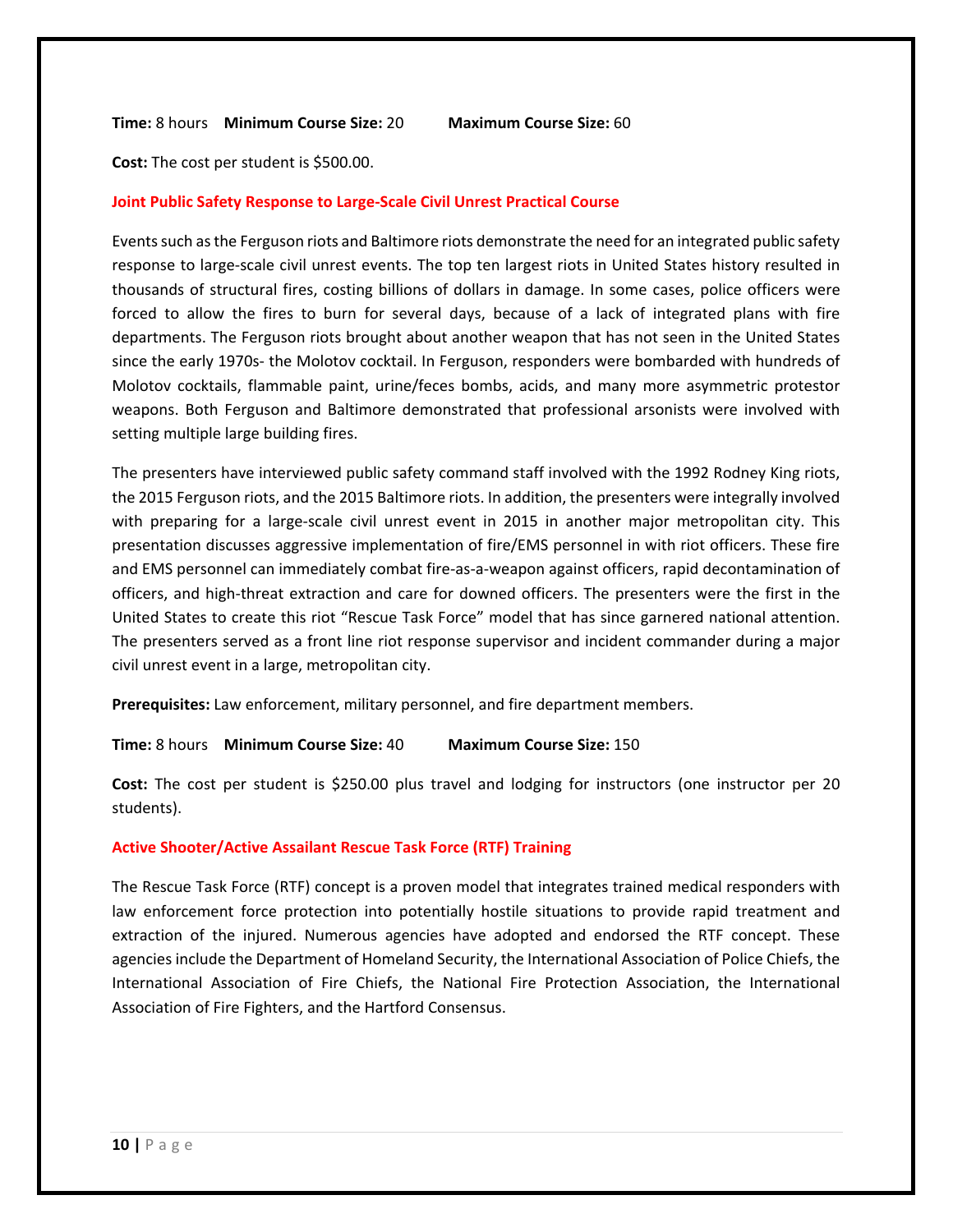This course is firmly grounded in more than 10,000 hours of active shooter research and more than 75 large-scale active shooter exercises. Threat Suppression staff have provided RTF training to more than 60,000 first responders around the world. Threat Suppression staff also led the creation of one of the first RTF training programs in one of the Nation's top‐20 largest cities. The RTF training program trained more than 3,000 police, fire, and EMS responders.

This course is an eight‐hour multiagency course that will explore various methods to deploy Rescue Task Forces in any event where force protection is deemed necessary. The first four hours of this course will be lecture. During this time the students will explore the historical perspective of active shooter events to learn factual information about the potential for hostile action against responders. Participants will also learn the roles and responsibilities of the formal RTF as well as the ad hoc RTF. Participants will learn about the tactics for RTF movement, patient evaluation/treatment, and patient extraction.

After the lecture, students will move to an offsite location to conduct various functional exercises learning about movement, casualty collection point use, and high-threat extraction techniques. This course will give students a better understanding of the RTF and how it can fit into their agency's plans.

**Prerequisites:** Law enforcement, military personnel, and fire department members. Client will provide a suitable training location for practical scenarios. All students must bring all issues medical equipment and patient movement/extraction devices.

**Time:** 8 hours **Minimum Course Size:** 10 **Maximum Course Size:** 50

**Cost:** The cost per student is \$500.00 plus travel and lodging for instructors (one instructor per 20 students).

## **Street‐Level Incident Command for Police Officers**

The first 15 minutes on an emergency scene is the most pivotal time in operations. The initial tactical decisions made by the incident commander dictate the success (or failure) the emergency. The National Incident Management System (NIMS) gives structure to bringing order to chaos at emergency scenes. However, the NIMS system is designed to train responders to handle complex events typically lasting hours to days. Classes in the NIMS system are beneficial to high-level agency commanders, but often fail to train responders on the streets how to manage typical incidents that have of duration less than 60 minutes.

There are certain nuances that allow an initial incident commander to gain control of the situation. This class will explore what happens in dynamic incidents at the street‐level that prevent an initial incident commander from gaining control of the chaotic scene. By gaining control of himself/herself the incident commander will be better prepared to gain control of the situation.

1. Events that unfold in front of you are different from events that place you in danger. Understanding the difference between dynamic situations and dangerous situations will give the initial incident commander a better understanding of steps to take to gain control.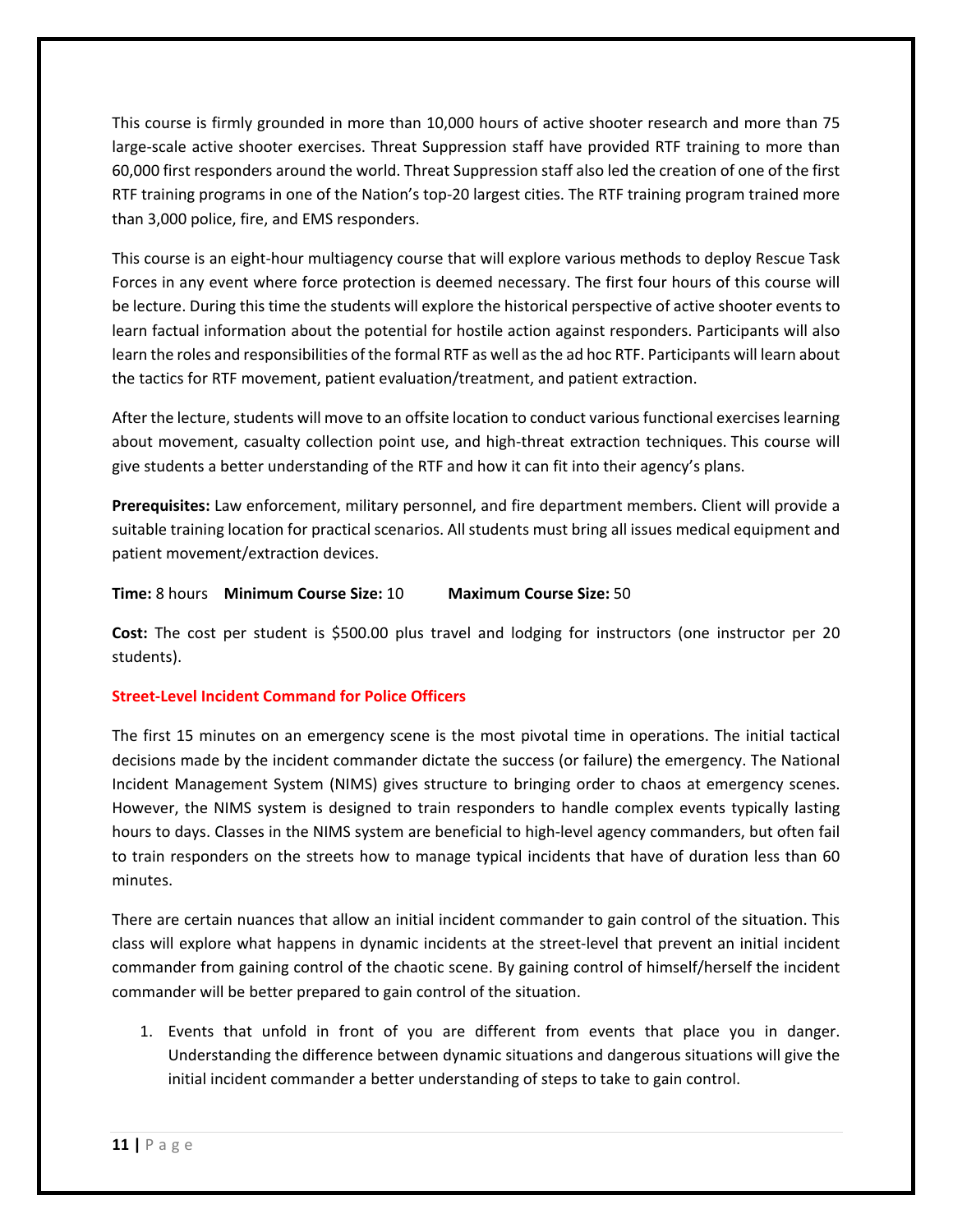- 2. The body's reaction to stress is no different in dynamic situations than it is in dangerous situations. Knowing how the body will react will help the initial incident commander to gain situational awareness. Understanding a human's weakness from the body's reaction to stress will allow the initial incident commander to look past what the body sees and recognize what is actually happening.
- 3. The initial incident commander must step into chaos that has been developing over time while immediately absorbing enough information to begin bringing order to the chaos. The concept of operational equilibrium explores the initial incident commander's ability to absorb information at a high rate of speed while establishing operational objectives for incoming resources.
- 4. The ultimate goal of every initial incident commander is to bring order to chaos. This order looks very different to individual agencies. Knowing how order appears to law enforcement, fire service, and EMS agencies will allow each responder to have a better effect on the outcome of an incident.
- 5. Integrated responses are a necessity in for successful mitigation of most complex emergency responses. Initial incident commander must understand how to implement unified command and effectively coordinate integrated operations. Understanding this concept will prepare the initial incident to manage dynamic, emergency incidents.

## **Time:** 4 hours **Minimum Course Size:** N/A **Maximum Course Size:** Unlimited

**Cost:** \$2,500.00 plus travel/lodging for one instructor.

## **High‐Threat Casualty Extraction and Recovery**

This course teaches basic and advanced skills so that an officer can perform self‐rescue, buddy rescue, or rescue other victims from a high-threat environment. This program teaches combat and rescue human factors; asymmetric rescue techniques; drags, lifts, and carries; forcible entry and breaching; light rescue‐ including urban search and rescue (USAR) concepts, and basic rope systems including simple mechanical advantages and lowering systems. Throughout this course, the use of individual skills stations and multiple scenarios will be used.

**Prerequisites:** Law enforcement or military personnel who have received basic handgun training and basic patrol rifle training.

### **Time:** 16 hours **Minimum Course Size:** 10 **Maximum Course Size:** 30

**Cost:** \$1,000.00 per student.

## **Tactical Emergency Casualty Care (TECC) Certification**

This course introduces evidence‐based, life‐saving techniques and strategies for providing the best trauma care on the battlefield and in the streets. This course concepts of the Committee for Tactical Emergency Casualty Care (C‐TECC). The blending of military, law enforcement and EMS best practices results in the student having an overall understanding of life threats casualty care and the medical arenas in which they might operate. Threat Suppression, Incorporated is an authorized TECC provider by the Committee for Tactical Emergency Casualty Care. This certification is good for four years.